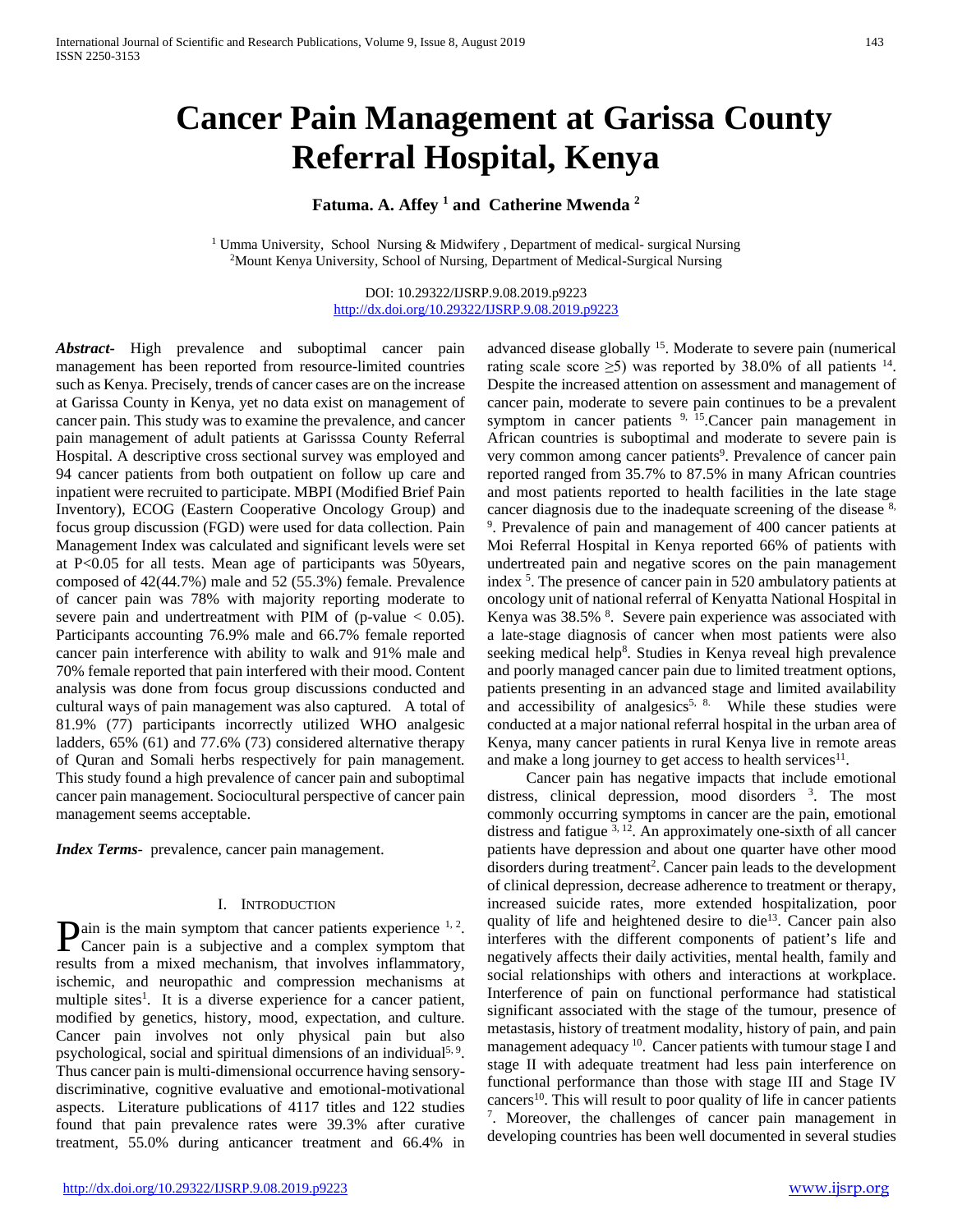5, 8, 9 yet no studies have done in rural and marginalized area of Kenya. The purpose of this study was to establish cancer pain management from cancer patients' perceptive at Garissa County, Kenya.

## II. MATERIALS AND METHODS

 A descriptive cross sectional survey using MBPI (Modified Brief Pain Inventory), ECOG (Eastern Cooperative Oncology Group) for functional performance and focus group discussion was conducted at Garissa county referral Hospital. . Participants were 94 cancer patients with mean average age of 50years

 **Study design**: A descriptive cross sectional survey of hospital based population of 94 cancer patients from both outpatient and inpatient departments of Garissa County Referral Hospital were recruited.

**Study Location: the study area was Garissa County** Referral Hospital with 230 beds inpatients capacity and various outpatient clinics. This hospital is situated at Garissa Township that is categorized as a marginalized area of Kenya  $16$ , with a high number of nomadic pastoralist's population of Somali origin. **Study Duration:** 18<sup>th</sup> May to 17<sup>th</sup> November 2017

**Sample size:** 100 cancer patients.

 **Sample size calculation:** The study sample size was estimated from a single proportion design. The target study population was selected using purposive, simple random and snow ball sampling to achieve the desired sample of 154 cancer patients. Our confidence level was 95% and our regression coefficients revealed that effect of pan has the highest standardized Beta coefficient  $\beta$  (0.952) with p value < 0.05 meaning on the regression model, effect of pain was statistically significantly. The sample size actually obtained for our study was 100 patients from both inpatient and outpatient and 6 % drop out rate.

 A total of 15 (5participants in each group) participants attended face to face focus group discussion of this study, comprising of 6 men and 9 females. Drafted notes and audio recordings transcription were used to capture the data for analysis. The topic of discussion was cancer pain management and we divided the subtopics in to a) patient awareness of their condition b) participants experience of pain and its intensity, c) intervention they carry out to manage their pain and d) what can be done to improve their pain control.

 **Subjects & selection method:** The study Participants were cancer patients drawn from medical and surgical wards of the hospital, palliative clinic and those on follow up care at hospital neighborhood. Participants were patients with a pathological diagnosis of cancer, aware of their condition, mentally stable and above 18 years to provide consent for the study. Simple random sampling, purposive and snowball sampling were used to recruit participants during the study period of 18/5/2017 to 17/11/2017.

## **Inclusion criteria:**

- 1) All adult cancer patients were considered included
- 2) Irrespective of their period of hospital stay
- 3) Irrespective of type of cancer, stage of cancer disease and other comorbidities present.
- 4) Adult cancer patients who consented

5) Adult cancer patients within hospital environment or at home on follow up plan.

# **Exclusion criteria:**

- 1) All Cancer Patients under the age of 18years with mental illness were excluded
- 2) Critically ill cancer patients were excluded from the study.

 **Procedure of data collection:** Each cancer patient was questioned and administered with MBPI questionnaire after signing consent to determine the presence of cancer pain, pain severity, effect and management. They were also questioned on information regarding the cancer type diagnosed, type of pain treatment or analgesics prescribed an alternative therapy to pain. Those patients who could not understand English, the researcher and the research assistant translated the questions to either Swahili or Somali language. ECOG performance status was also scored by the researcher and the research assistant as the patients verbalized his functional performance. Pain intensity was assessed from the adequacy of pain management received by individual patients. Adequacy of treatment was assessed by calculating pain management index (PMI). PMI compares the patient's pain rating against prescribed analgesics to decide if a patient's pain is adequately treated or not.

Content analysis from focus group discussions about cultural ways of managing cancer pain and their challenges in pain management was sorted out. Themes were gathered and clustered for similarities.

 **Statistical analysis:** Questionnaires was sorted, coded and entered in SPSS version 17. Prevalence of cancer pain was calculated using each subject response on the exponential scale rate. Linear regression was used to analyse the relationship between cancer pain management and its independent and intervening variables. To analyse whether the WHO cancer pain management tool was used chi-square was utilised.

 Regression analysis was conducted between variables to examine the level of relationship between pain management, pain prevalence, and effects of cancer pain. The desired level of accuracy was set to a confidence level of 95% and significant levels were set at P<0.05 for all tests.

# III. RESULT

 This study focused on respondent of cancer patients of either gender hospitalized at the GCHR with cancer-related health complications or attending the palliative clinic or on follow up at home. Demographic information of the participants was analyzed to establish the age of cancer patients and current treatment for pain to ascertain how cancer pain was managed. Table I demonstrates participants' composed of 44.7% (42) males and 55.3% (52) females. Majority 40.4% (38) of the participants were 51-65 years in age, followed by 35-50 years with 33% (31) then above 65 years were 23.4% (22) and least below 35 years with 3.2% (4). Majority of participants were female gender 55.3 %( 52), with majority no formal education 44.7% (42), from ethnic Somali community 68.1 %( 64) and with low income 93.6 %( 88) earning less than Ksh. 23, 670 (200\$ ) per month.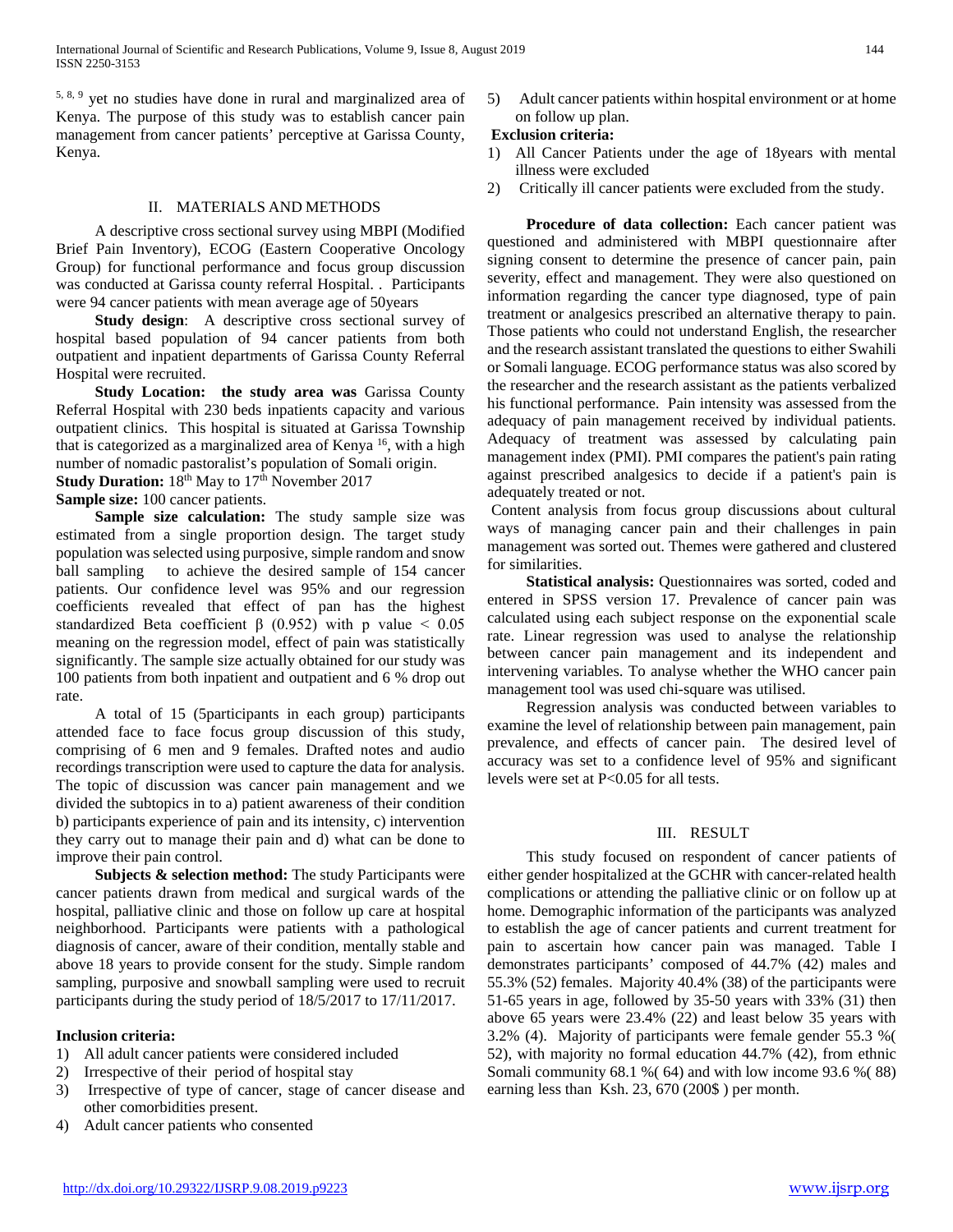**Table: 1: Demographic Analysis for Patients**

| <b>Variable</b><br>[1]     | Frequency $(\% )$ n = 94<br>$\lceil 2 \rceil$ |
|----------------------------|-----------------------------------------------|
| Age<br>$\lceil 3 \rceil$   | [8]                                           |
| $[4]$ < 35 Years           | $[9]$ 4 (4.3%)                                |
| [5] $35-50Years$           | $[10]$ 31 (33%)                               |
| $[6]$ 51-65 Years          | $[11]$ 38 (40.4%)                             |
| [7] $>65$ Years            | $[12]$ 21 $(22.3%)$                           |
| [13] Mean Age $(SD)$       | $[15]$ 50.6 (0.833)                           |
| $[14]$ Min -Max            | $[16]$ 35 - 65                                |
|                            |                                               |
| $[17]$ Gender              | [20]                                          |
| $[18]$ Male                | $[21]$ 42(44.7%)                              |
| [19] Female                | $[22]$ 52 (55.3%)                             |
| [23] Education Level       | [28]                                          |
| [24] Primary               | $[29]$ 31 (33%)                               |
| [25] Secondary             | $[30]$ 17 (18.1%)                             |
| [26] Tertiary              | $[31]$ 4 (4.3%)                               |
| [27] No formal education   | $[32]$ 42 (44.7%)                             |
| [33] Ethnic Background     | [36]                                          |
| [34] Somali                | $[37]$ 64 (68.1%)                             |
| [35] Non-Somali            | [38] $30(31.9%)$                              |
| [39] <b>Income Level</b>   | $[43]$                                        |
| $[40] <$ Ksh. 23, 670      | $[44]$ 88 (93.6%)                             |
| $[41]$ Ksh. 23, 671 – 120, | $[45]$ 4 (4.3%)                               |
| 000                        | $[46]$ 2 $(2.1\%)$                            |
| $[42] >$ Ksh. 120, 000     |                                               |

#### **Prevalence of Cancer Pain**

 The majority of participants (78%) noted that their pain was due to cancer disease while (22%) reported that their pain was not due to medical procedures as shown in Figure 1 below .



**Figure 1: prevalence of cancer pain**

## **Cancer pain management**

 Pain Management Index (PMI) was calculated to analyze the intensity of pain experienced by cancer patients. This is explained as a way to quantify how pain is adequately managed with pharmacological intervention, as demonstrated in Figure 2 above. The analysis of the adequacy of pharmacological pain management (PMI > 0); and inadequacy (PMI  $\leq$  0) was calculated using the pain management index. Pain management index is a comparison of the most potent analgesic used by patients on the worst pain. For this study, the level of pain was scored as follows: level 1 for mild pain (1-3 NRS), level 2 for moderate pain (4-6 NRS) and 3 for severe pain (7-10 NRS). The comparative level of analgesic used was graded as follows: 0 for no analgesic; 1 for non-opioids analgesic used, two was used for mild opioids, for moderate pain, while 3 for strong opioids for severe pain.



**Figure 3: Adequacy of pain management.**

|  |  |  | Table 2: Pain Management Index |  |
|--|--|--|--------------------------------|--|
|--|--|--|--------------------------------|--|

|                      |                   | <b>Index Score by Reported Pain Level</b> |            |          |        |  |  |  |  |
|----------------------|-------------------|-------------------------------------------|------------|----------|--------|--|--|--|--|
| Pain                 |                   | None                                      | Mild       | Moderate | Severe |  |  |  |  |
|                      | <b>Management</b> | (0)                                       | Pain $(1)$ | (2)      | (3)    |  |  |  |  |
| <b>Step</b>          |                   |                                           |            |          |        |  |  |  |  |
| No                   | Analgesic         | 0%                                        | 0%         | 0%       | 0%     |  |  |  |  |
|                      | Prescribed (0)    |                                           |            |          |        |  |  |  |  |
| Nonopioids (I)       |                   | 0%                                        | 6.9%       | 72.4%    | 20.7%  |  |  |  |  |
| Mild Opioid (II)     |                   | 0%                                        | 3.3%       | 66.7%    | 30.0%  |  |  |  |  |
| <b>Strong Opioid</b> |                   | 0%                                        | 35.3%      | 55.9%    | 8.8%   |  |  |  |  |

 Participants were questioned to rate the pain at its least and worst, and the medication they used for each level of WHO analgesic ladder. The purpose of this question was to examine if patients were using the right pain medication for each pain level as prescribed by WHO analgesic ladder. The result of this study revealed that this was not the case. For instance, at the worst pain, patients are supposed to be on the strongest Opioids, that is, Morphine/hydromorphone /Methadone / Levorphanol / Fentanyl / Oxycodone &+Adjavants. However, when the participants were asked to indicate their pain management at their worst, the majority were using wrong drug level to manage pain. The findings show that (57.1%) of male participants and (73.3%)female who was experiencing severe pain, we're still using level 1 drug (Aspirin/Paracetamol/ Acetaminophen, NSAD's & Adjuvants) contrary to WHO analgesic ladder level 3 for severe pain management guidelines. Similarly, (91%) of male participants and (70%) of female participants were still using Codeine / Hydrocodone / Oxycodone / Dihydrocodeine/tramadol & Adjuvants, which are level 2 pain management drugs and not recommended for severe pain management. Only (29%) of men and (12%) of women were using the right medication for the right level of pain.

 Participants were asked whether they were using an alternative treatment for pain management during the study and the following was revealed as in table 3. The study further analyzed the data collected during focus group discussion and came up with emerging themes as analyzed in table 4. Participants' own words were also considered important.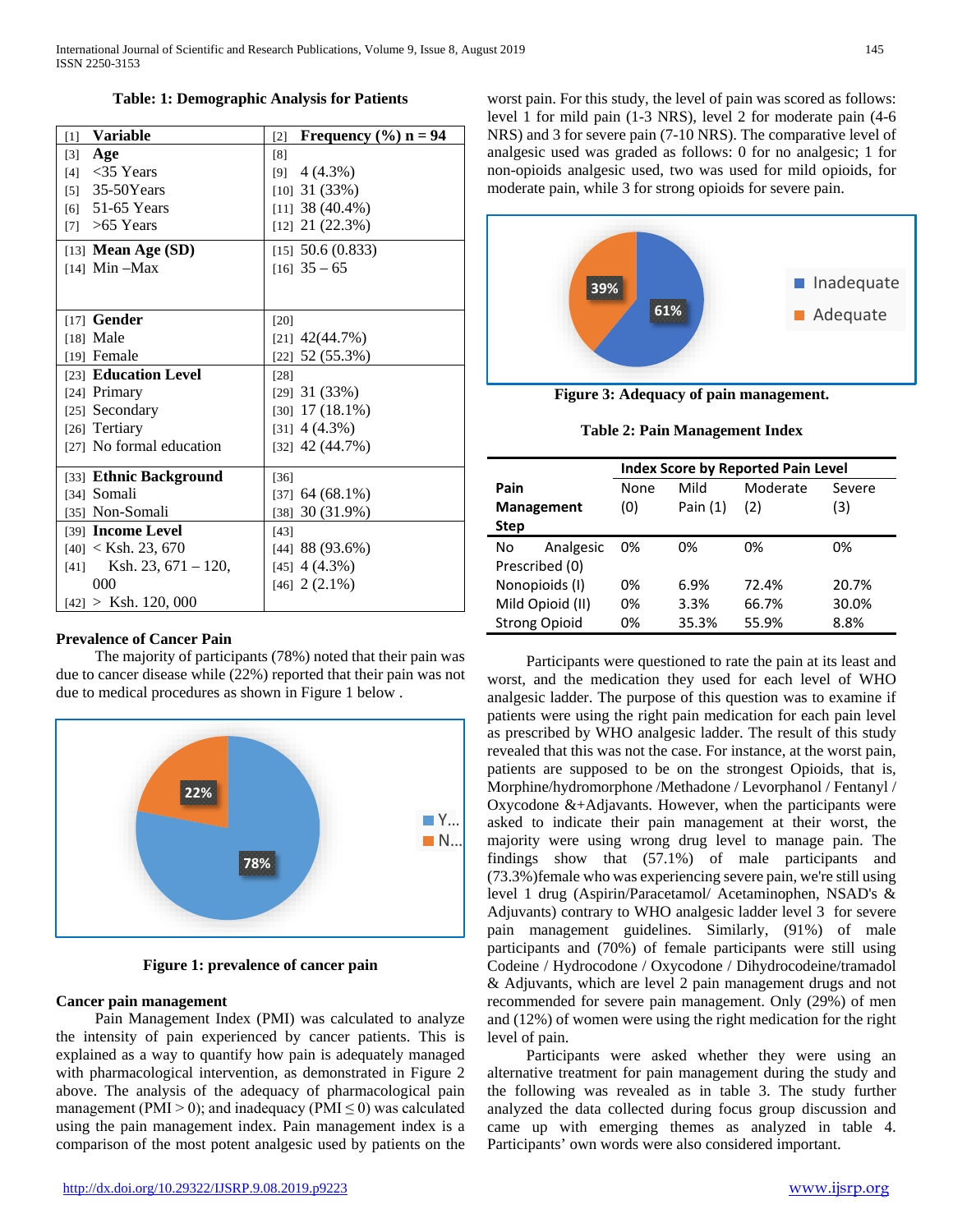# **Table 3: Most Prominent alternative cancer pain management therapy**

| $\lceil 1 \rceil$ | <b>Cultural therapy</b> | [2] |                      | [3] | $\frac{0}{0}$ |
|-------------------|-------------------------|-----|----------------------|-----|---------------|
| [4]               | Ouran                   | [5] | 62                   | [6] | 65%           |
| 171               | Somali Herbs            | [8] | $\mathcal{L}$<br>ر ، | [9] | 77.6%         |

# **Table 4: Focus Group analysis (Emerging Themes from Qualitative Analysis)**

| [1]              | Question posed                                                                | $[2]$                                    | <b>Emerging Themes</b>                                                                                                                                                                                                                                                                                                                                                                                                                                                                            | $[3]$                                  | Categories                                                                                                                                                                          |
|------------------|-------------------------------------------------------------------------------|------------------------------------------|---------------------------------------------------------------------------------------------------------------------------------------------------------------------------------------------------------------------------------------------------------------------------------------------------------------------------------------------------------------------------------------------------------------------------------------------------------------------------------------------------|----------------------------------------|-------------------------------------------------------------------------------------------------------------------------------------------------------------------------------------|
|                  |                                                                               |                                          |                                                                                                                                                                                                                                                                                                                                                                                                                                                                                                   |                                        |                                                                                                                                                                                     |
| [4]              | Patient own cancer pain<br>assessment                                         | $\bullet$                                | Moderate to severe pain                                                                                                                                                                                                                                                                                                                                                                                                                                                                           | $\bullet$                              | High level of pain                                                                                                                                                                  |
| $\left[5\right]$ | Patient perception of •<br>their pain                                         | ٠                                        | Cancer Pain has robbed of the simplest of tasks of walking<br>and pleasure<br>Feeling desperation<br>Fatigue/sleep disturbances<br>The feeling of anger and mood disturbance<br>Pain is in control of their life<br>Feel they have inadequate information regarding their<br>condition                                                                                                                                                                                                            | $\bullet$                              | Pain has control over patients'<br>life physically, socially and<br>psychologically.                                                                                                |
| [6]              | Patients' perception of<br>nursing<br>and<br>institutional<br>pain<br>control | $\bullet$<br>$\bullet$<br>٠              | Found difficult to express their expectations of nursing and<br>institutional pain management<br>Found difficulty to express nursing<br>in cancer pain<br>management competencies<br>Feel it is not good to always complain and report of pain,<br>healthcare workers will see as a' bad patient.'<br>Feel they have less support from the nurses and other                                                                                                                                       | $\bullet$<br>$[7]$<br>$\bullet$<br>[8] | Poor<br>interaction<br>between<br>patients and nurse<br>The negative attitude towards<br>health care workers especially<br>the nurses                                               |
|                  |                                                                               |                                          | medical personnel<br>Feel their pain is not well controlled in the institution<br>Expressed inaccessibility of pain medication<br>Expressed the shortage of palliative care nurses at the<br>palliative clinic (one nurse) one patient A said " when the<br>one nurse is on leave from palliative clinic no hope of<br>getting medicine or other support. '                                                                                                                                       |                                        | Poor palliative care services<br>and inaccessible analgesic.                                                                                                                        |
| [9]              | Patients pain control<br>methods                                              | $\bullet$<br>٠<br>٠<br>٠<br>[10]         | Reading/recitation of Quran (Most effective and frequently<br>used)<br>Pain medication from the hospital<br>Use of herbal medicine such as Malmal' (comiphoramyrra)<br>Turmeric,<br>'qorfe'<br>(Cinnamon)<br>'huruud'<br>'hulbad'<br>(Fenugreek), 'sinjibiil' (Ginger), 'filfil' (Black pepper),<br>'Likke/Diinsi<br>Burning at the site of pain with hot metal<br>Heat and cold therapy massage                                                                                                  | $\bullet$<br>$[11]$<br>$\bullet$       | Social cultural practices such<br>various traditional herbs for<br>cancer pain management<br>Spiritual therapy using Quran<br>is believed as a method of<br>cancer pain management. |
|                  | [12] Challenges<br>in<br>pain<br>management (patients'<br>perspectives)       | $\bullet$<br>٠<br>$\bullet$<br>$\bullet$ | inaccessible pain medications since the most patients were<br>travelling from far in order to get to analgesics<br>Not to disturb the nurses or health workers / to be a 'good<br>patient.'<br>Doctors might find it annoying to be told about the pain that<br>persistent<br>Reports of pain could distract a doctor from curing the<br>cancer<br>If I talk about pain, people will think I am a complainer<br>Limited staff in the palliative clinic<br>Negative attitudes among health workers | $\bullet$<br>$\bullet$                 | Negative attitudes by nurses<br>and other health workers<br>Poor communication between<br>nurses and cancer patients                                                                |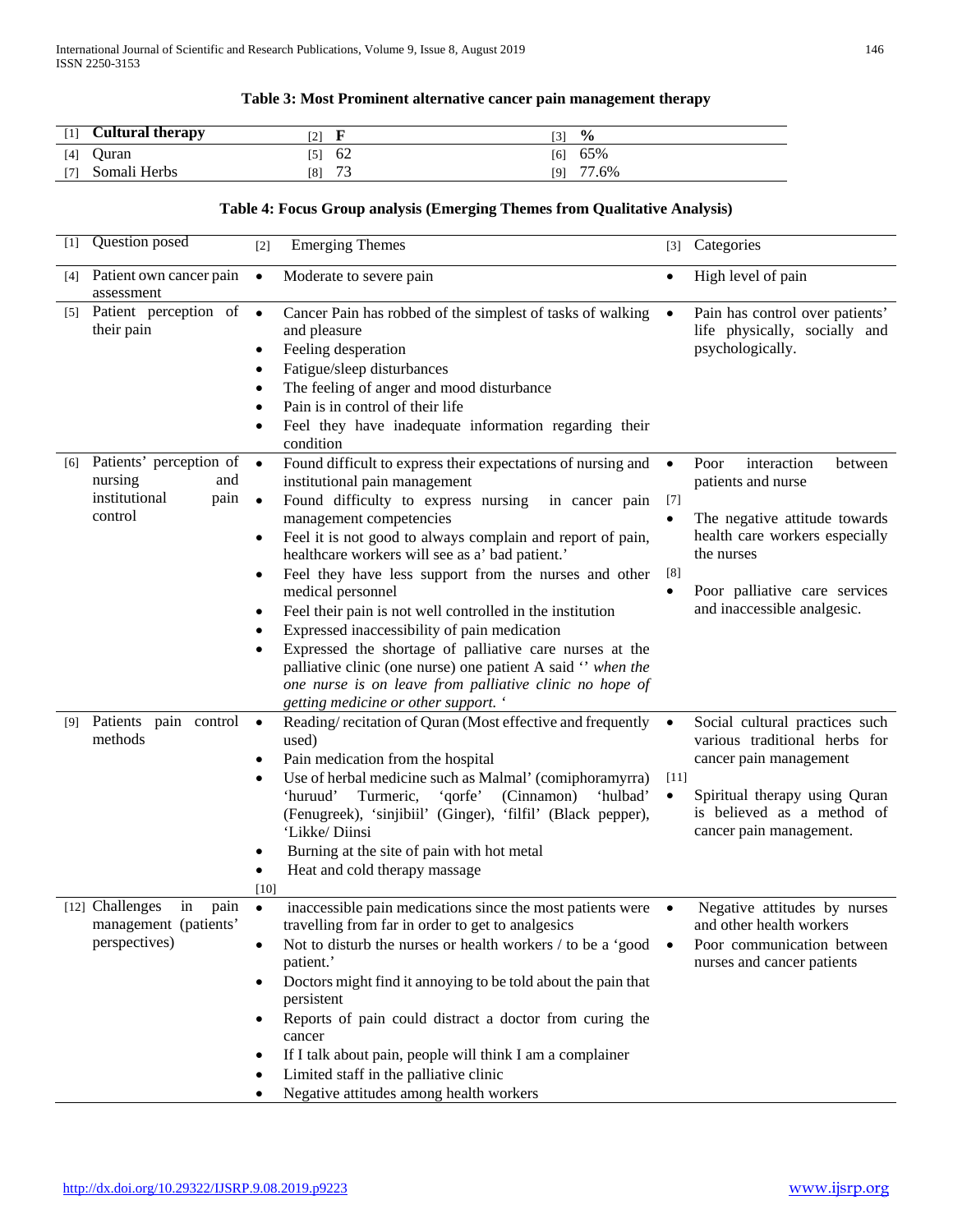| $[13]$ How<br>$overcome \bullet$<br>to |                     | They feel the healthcare workers/nurses and institution $\bullet$ | Belief health worker can solve |
|----------------------------------------|---------------------|-------------------------------------------------------------------|--------------------------------|
| challenges in pain                     |                     | know better                                                       | their challenges               |
| management of cancer                   | $\bullet$ $\bullet$ | The need for more trained staff in the palliative clinic          | pain control medication is     |
|                                        |                     | inaccessibility of pain medication in many centres of             | inaccessible at GCRH           |
|                                        |                     | Garissa County                                                    |                                |

 Cancer paitients' who participated in FDGs were questioned on what alternative approaches they consider for cancer pain control. Some of the alternative medicine listed by the FDGs included Somali herbs such as '*Malmal*' known comiphoramyrra, *'huruud'* Turmeric, '*qorfe'* Cinnamon, '*hulbad'* Fenugreek, 'sinjibiil' Ginger, '*filfil'* Black pepper, 'Likke' (root of the tree crashed to form powder Diinsi). In responding to why they use the Quran, one of the FDG members noted as follows:

 *"I believe that in reading the Quran I will not only be able to manage my pain… I feel better… I believe I will be healed…I believe Quran is a miracle that was sent by Allah to be a blessing to us both spiritually and physically, and to cure us from any ailments…the words of the Quran are "Shifa" meaning they are able to heal us"* (Participant 1, FGD 1)

 *According to the Islamic beliefs, the Quran can be used to treat all manner of ailment, including my cancer. The "Ruqyah" provides me with the opportunity to use the Quran as the word of Allah, for healing and also "duas" as the words taught by the prophet on healing"* (Participant 5, FDG, 1)

 In other instances, the study found that apart from relying on traditional herbal medicines, patients relied on heat and cold therapy, and in worse scenarios, some patients used hot metals:

 *"I have used hot metal and objects to places I was feeling severe pain…when the "Malmal" (comiphoramyrra) wasn't giving me enough relief, I would use a hot metal on my back and arms to relieve my pain…but I also know other patients who use cold therapies, where they put ice-cubes in a bag and place it on places they are feeling pain"* (Participant 3, FDG 4)

 When asked whether heat therapy or cold worked in the long term, they indicated this measure were short term for pain relief. In moments when pain became unbearable, they would seek medical help from the hospital

 *Some of the alternative medicine listed by the FDGs included Somali herbs such as 'Malmal' known comiphoramyrra, 'huruud' Turmeric, 'qorfe' Cinnamon, 'hulbad' Fenugreek, 'sinjibiil' Ginger, 'filfil' Black pepper, 'Likke' (root of the tree crashed to form powder Diinsi). In responding to why they use the Quran, one of the FDG members noted as follows:*

 *"I believe that in reading the Quran I will not only be able to manage my pain… I feel better… I believe I will be healed…I believe Quran is a miracle that was sent by Allah to be a blessing to us both spiritually and physically, and to cure us from any ailments…the words of the Quran are "Shifa" meaning they are able to heal us"* (Participant 1, FGD 1)

 In other instances, the study found that apart from relying on traditional herbal medicines, patients relied on heat and cold therapy, and in worse scenarios, some patients used hot metals:

*"I have used hot metal and objects to places I was feeling severe pain…when the "Malmal" (comiphoramyrra) wasn't giving me enough relief, I would use a hot metal on my back and arms to relieve my pain…but I also know other patients who use cold*  *therapies, where they put ice-cubes in a bag and place it on places they are feeling pain"* (Participant 3, FDG 4)

## **Cancer Pain interferes with functional abilities**

 Patients scored their functional abilities using scale in MBPI and this was then analysed. The findings indicated the existence of an association between cancer types and its effects on walking ability,  $X^2 = 6.072$ , df (3); however, the association was not statistically significant (p-value  $> 0.05$ ), the study also revealed the existence of a relationship between cancer and interfering with patients' mood,  $X^2 = 2.167$ , df (3); however, the association was not statistically significant (p-value  $> 0.05$ ), and findings also indicated the existence of an association between cancer and the pain's effect on patients relationships,  $X^2 = 3.869$ , df (3); however, the association was not statistically significant (pvalue  $> 0.05$ ).

|                                    | <b>Pain Interference with Walking Ability</b> |                             |                                                          |                                                          |                                             |  |  |  |
|------------------------------------|-----------------------------------------------|-----------------------------|----------------------------------------------------------|----------------------------------------------------------|---------------------------------------------|--|--|--|
| I feel my pain is<br>due to cancer |                                               | Does notSlightly<br>Affect  | <b>Affects</b>                                           | <b>Affects</b>                                           | <b>Moderately</b> Completely<br>affects     |  |  |  |
| Male                               | Yes                                           |                             |                                                          | 7(33.3%) 3(60.0%) [18(85.7%)                             | 10(76.9%)                                   |  |  |  |
|                                    | No                                            |                             |                                                          | 2 (66.7%) 2 (40.0%) 3 (14.3%)                            | $3(23.1\%)$                                 |  |  |  |
| Female                             | Yes                                           | 1<br>$(100.0\%)$ $(80.0\%)$ | 12                                                       |                                                          | 17 (94.4%) 12 (66.7%)                       |  |  |  |
|                                    | $\overline{\text{No}}$                        | $0(0.0\%)$                  |                                                          | $3(20.0\%)$ $(1(5.6\%)$                                  | 6 (33.3%)                                   |  |  |  |
|                                    |                                               |                             | Chi Square Value $X^2 = 6.072$ , df (3); p value = 0.108 |                                                          |                                             |  |  |  |
| I feel my pain is                  |                                               |                             |                                                          | Pain Interference with mood                              |                                             |  |  |  |
| due to cancer                      |                                               | <b>Does</b><br>Affect       | Affects                                                  | Affects                                                  | notSlightly ModeratelyCompletely<br>affects |  |  |  |
| Male                               | Yes                                           | $0(0.0\%)$                  | 12<br>$(92.3\%)$                                         | 12 (66.7%) 8 (80.0%)                                     |                                             |  |  |  |
|                                    | Nο                                            |                             |                                                          | $1(7.7\%)$ 6 (33.3%) 2 (20.0%)                           |                                             |  |  |  |
| Female                             | Yes                                           | 1<br>$(100.0\%)$            | 11<br>$(78.6\%)$                                         |                                                          | 17 (81.0%) 13 (81.3%)                       |  |  |  |
|                                    | No                                            | $0(0.0\%)$                  |                                                          | $(21.4\%)$ 4 (19.0%) 3 (18.8%)                           |                                             |  |  |  |
|                                    |                                               |                             |                                                          | Chi Square Value $ X2 = 2.167$ , df (3); p value = 0.539 |                                             |  |  |  |

## **Table 4: Pain Interferes with Walking Ability**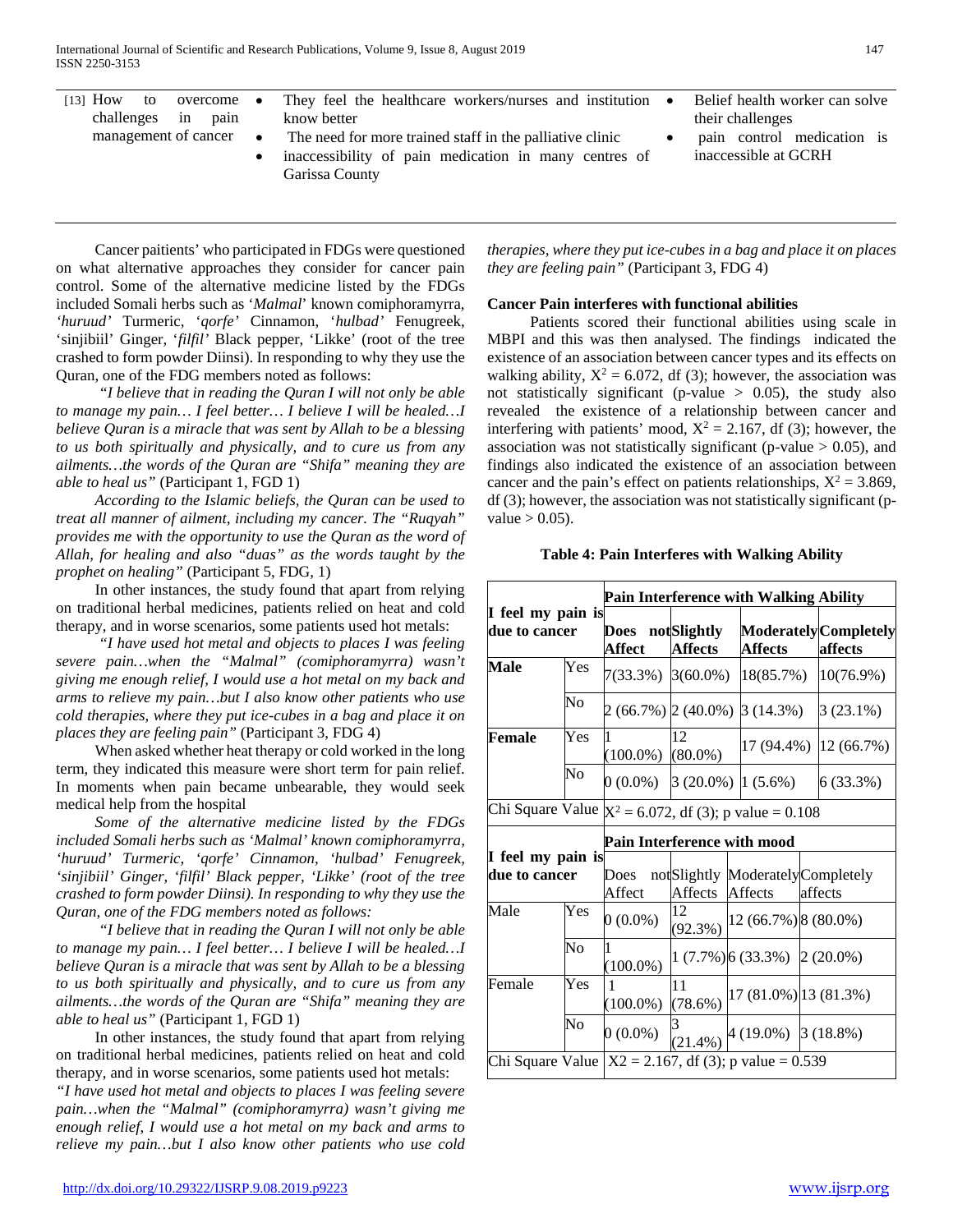|                   |     | <b>Pain Affects Relationship with Others</b> |                |                                           |                                            |  |  |  |
|-------------------|-----|----------------------------------------------|----------------|-------------------------------------------|--------------------------------------------|--|--|--|
| I feel my pain is |     |                                              |                |                                           |                                            |  |  |  |
| due to cancer     |     | Does not Slightly                            |                |                                           | ModeratelyCompletely                       |  |  |  |
|                   |     | Affect                                       | <b>Affects</b> | Affects                                   | affects                                    |  |  |  |
| Male              | Yes |                                              |                | $7(77.8\%)$ 9(90.0%) 8(88.9%) 8(57.1%)    |                                            |  |  |  |
|                   | No  |                                              |                | $2(22.2\%)$ 1 (10.0%) 1 (11.1%) 6 (23.8%) |                                            |  |  |  |
| Female            | Yes |                                              |                |                                           | $6(75.0\%)$ 9 (90.0%) 6 (85.7%) 21 (77.8%) |  |  |  |
|                   | No  |                                              |                | $2(25.0\%)$ 1 (10.0%) 1 (14.3%) 6 (22.2%) |                                            |  |  |  |
| Chi Square Value  |     | $X^2$ = 6.072, df (3); p value = 0.108       |                |                                           |                                            |  |  |  |

## **ECOG performance status**

 ECOG is a scale used by oncologist and researchers to assess how a patient's disease is progressing, and how it has interfered with patients' daily activities. For this study, (99%) indicated they take daily pain drugs and study sorted to assess their ECOG performance status. For instance, ECOG score of 0(a patient is fully active, and carries his/her duties without hindrance); a score of 1 means (restriction in patience physical strenuous activities, but can carry light house work); score of 2 means (patient is ambulatory and not able to carry any work activities); a score of 3 means (patient has limited self-care and refined to bed) and a score of 4 means patient is (completely disabled, and cannot carry on any self-care). This study revealed that 78 %( 32) had experienced ECOG status 3. The findings also show that in all cancer categories, female were less likely to experience cancer pain as compared to the male participants (OR=0.67). However the experience is not statistically significant (p-value  $> 0.05$ ). Those whose ECOG status slightly affecting were more likely to experience cancer pain compared to those whose ECOG status are affected (OR=1.125). The patients experiencing ECOG pain level 3 had a statistically significant pain threshold level (P value  $<0.05$ ).

| Variable          | <b>Cancer Pain</b> |            | <b>OR</b>   | Р-    |
|-------------------|--------------------|------------|-------------|-------|
|                   | Yes                | No         | (95%<br>CI) | value |
| Sex               |                    |            |             |       |
| Male              | 31                 | 11         | 1.00        |       |
| Female            | (73.81%)           | (26.19%)   | (Ref)       | 0.422 |
|                   | 42                 | 10         | 0.67        |       |
|                   | (80.77%)           | (19.23%)   | $(0.25 -$   |       |
|                   |                    |            | 1.78)       |       |
| <b>Daily Pain</b> | 93                 | 1(1.1%)    |             |       |
|                   | (98.9%)            |            |             |       |
| Medication in 7   | 93                 | $1(1.1\%)$ |             |       |
| Days              | (98.9%)            |            |             |       |

#### **ECOG status of participants**

| <b>ECOG Status</b> |          |            |           |       |
|--------------------|----------|------------|-----------|-------|
|                    | $0(0\%)$ | $0(0\%)$   |           |       |
|                    | 29       | 8 (21.62%) | 1.00      |       |
| 2                  | (78.38%) | 4 (25%)    | (Ref)     | 0.000 |
| 3                  | 12 (75%) |            | 2.483     | 0.002 |
|                    | 32       | 9(21.96%)  | $(1.82 -$ |       |
|                    | (78.04%) |            | 3.66)     |       |
|                    |          |            | 3.421     |       |
|                    |          |            | $(1.25 -$ |       |
|                    |          |            | 3.78      |       |

#### **Regression of Variables**

 To establish the level of relationship between pain management, and effects of cancer pain a regression analysis between variables was done. The result shows an adjusted R-value of (0.898), which means, (89.8%) of the variability of pain management, interference of pain and cancer pain prevalence. The Analysis of Variance (ANOVA) was also carried out to examine if there is significant variance in the means between pain management, interference of cancer pain, and pain prevalence, F  $(2, 91) = 4.622$ ; (p-value < 0.05) which means the mean difference between the variables was statistically significant. .Regression coefficients revealed that the effect of pain has the highest standardized Beta coefficient  $\beta$  (0.952); p-value < 0.05 which means on the regression model, the effect of pain was statistically significant. The Beta coefficient  $\beta$  (-0.009) for pain prevalence was not statistically significant.

#### IV. DISCUSSION

 This study revealed that there was a relationship between cancer pain prevalence and cancer pain management. There cancer pain also interferes with normal functioning. Pain management is a dependent variable while the prevalence of pain and the effect of pain are independent variables. We found a high prevalence of cancer pain at (78%) with the majority of patients experiencing moderate to severe pain. This is similar to  $5, 8$  studies of Kenya, though the prevalence of pain tends to be higher in this study. This is because our study was carried in a rural, marginalized area of Kenya with the high number of population practicing nomadic lifestyle.

 This study revealed poor and incorrect utilization of WHO analgesic ladder for pain management by many participants. Inadequate cancer pain management was also reported by 61% (57) participants with (PMI  $\leq$  0). It was also found that wrong level of WHO analgesic ladder was used to manage the wrong level of pain intensity. That is (57.1%) of male participants and (73.3%) female who were experiencing severe pain and still utilized level 1 drug (Aspirin/Paracetamol/ Acetaminophen, NSAD's & Adjuvants) instead of level 3 with strong opioids (Morphine/hydromorphone /Methadone / Levorphanol / Fentanyl / Oxycodone &+Adjavants). This result is similar to  $5$  with 66% of patients undertreated for pain and had negative scores. Our study also found that many participants were using alternative cultural approach for pain management. A total of 65% and 77.6% used the Quran and Somali herbs respectively. This is similar to  $12$  that revealed Islamic healing practices continued to be accepted by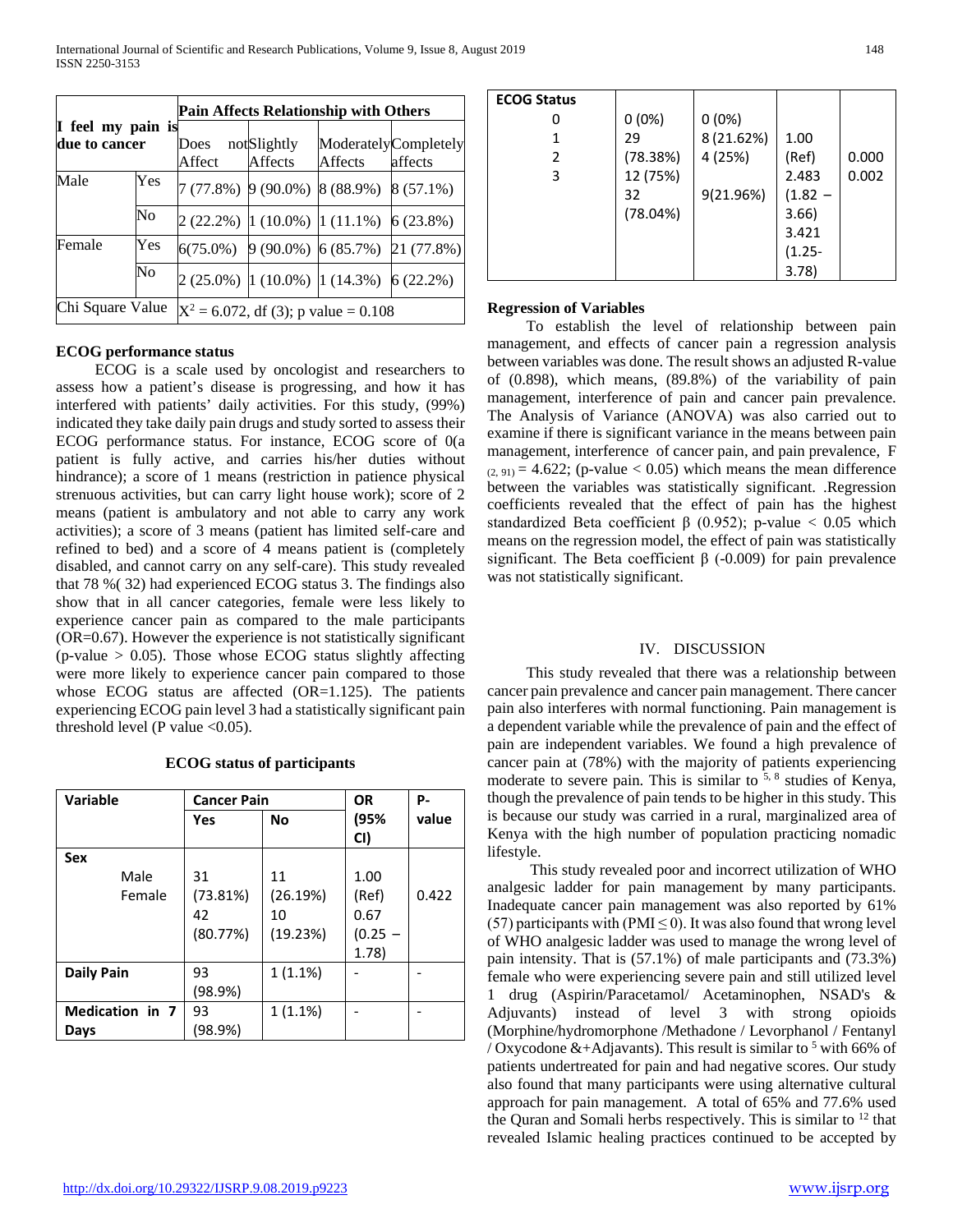many cancer patients despite the advances in the modern treatment of cancer pain.

 The findings in this study indicated that there is an association between cancer pain and interference with walking ability at (p-value  $> 0.05$ ) and majority (76.9%) of male participants and (66.7%) female participants have been affected. We also found that there is a relationship between cancer pain and mood interference with patients at (p-value  $> 0.05$ ) and so as pain's effect on patient's relationships with others at (p-value  $> 0.05$ ). Therefore cancer pain has a negative impact because it affects the patient's physical activity, mood and relationship with others <sup>6, 7</sup>.

The finding in this study is similar  $14$ who found that cancer patients do sometimes rely on more than forty-seven medicinal plants and traditional healers, particularly in Somali and Ethiopia for the treatment. Garissa being predominantly occupied by Somali community, this explains why patients under this study resorted to various types of herbs. On the use of herbal medicine as had been established by the findings of this study, World Health Organization (2008) study had earlier documented that there is a 70%-80% use of complementary and alternative medicine (CAM) among the public of many developed countries. Somalis believed that Allah gives someone the burden of pain so one should not express or verbalize the pain $17$  and most of our patients could easily express their pain.

# V. CONCLUSION

 Management of cancer pain is suboptimal in Kenya. Our study found a high prevalence and an adverse effect of cancer pain leading to poor quality of life of cancer patients at Garissa County Referral Hospital. The study also found that most patients rely more on alternative therapy and sociocultural perspective pain management. Therefore, there is a need for acceptable strategy and understanding alternative therapy for cancer pain management at GCRH. We recommend more studies in cultural perspective for pain management and knowledge and skills of healthcare workers in cancer pain management

**Financial support and sponsorship**  Nil **Conflict of interest** 

There is no conflict of interest

#### ACKNOWLEDGEMENT

 We appreciate the support accorded by a senior nurse in charge of the Garissa County Referral hospital Mr Hassan Abdullah and the Palliative Care Nurse the hospital Ms Mumina Mohamed during the data collection period. We also acknowledge the cancer patients who participated and sacrificed their time to provide information for the study.

#### **REFERENCES**

- [14] Armida Parala-Metz(2013) Cancer Pain: disease management. Cleveland clinic foundation. Retrieved on 2/4/2018. http://www.clevelandclinicmeded.com/medicalpubs/diseasemanagement/he matology-
- [15] Bortolon C, Krikorian A, Carayol M, Brouillet D, Romieu G & Ninot G(2014) Cancer-related fatigue in breast cancer patients after surgery: a

multicomponent model using partial least squares-path modelling. Psychooncology.23(4):444-51

- [16] Everdingen, M. J., DeRijke, J., Kessels, A., Schouten, H., vanKleef, M., & Patijn, J. (2007). Prevalence of Pain in Patients with Cancer :a systematic review of 40years. Annla of Oncology, 18(9), 1437-1449.
- [17] Fornasari D (2012). Pain mechanisms in patients with chronic pain. Clin Drug Investig 32(suppl 1):45–52
- [18] Huang, K. Owino, C., Gramelspacher, G., Monahan, P., Tabbey, R., Hagembe, M., Strother, R.M., Njuguna, F. and Vreeman, R..( 2013). Prevalence and correlates of pain and pain treatment in a western Kenya referral hospital. Journal of palliative medicine, 16(10), pp.1260-1267
- [19] Karen L. Mark P. J, Mendoza M., Jean Y, Hannah F and Francis J. K (2014) Psychological and Behavioral Approaches to Cancer Pain Management. J Clin Oncol 1;  $32(16)$ :  $1703-1711$ . https://www.ncbi.nlm.nih.gov/pmc/articles/PMC4031190/ Retrieved on 29/7/2018
- [20] Mwanda, W., Abdalla, F., Obondo, A., & Musau, F. (2004). Quality of life in male cancer patients at Kenyatta National Hospital. East Africa Medical Journal, 81(7), 334-347.
- [21] Ndegwa, J. 2013. Prevalence and management of cancer pain in ambulatory patients at Kenyatta National Hospital. Retrieved November 1, 2014, from http://erepository.uonbi.ac.ke/handle/11295/62864.
- [22] Namukwaya, E., Leng, M., Downing, J., and Katabira, E. (2011). Cancer Pain Management in Resource-Limited Settings: A practice Review.
- [23] Nega R, Tachbele E, Kassa GM (2014) Cancer Pain and its Management: Knowledge of Nurses at Selected HealthInstitutions, Offering Cancer Treatment in Addis Ababa, Ethiopia, 2013. J Pain Relief 3: 137.
- [24] Pam M, Juli B, Allison T, Joyce, Betty F and Zipporah A (2016) Providing Palliative Care to Patients with Cancer: Addressing the Needs in Kenya. Asia‑Pacific Journal of Oncology Nursing. 4(1)
- [25] Suhami N, Muhamad and Kraus (2015) Why Cancer Patients Seek Islamic Healing. J Relig HealthIbrahim, F. & M., W., 2008. Pathophysiology, Haramaya: Haramaya University.
- [26] Trancas B, Cardoso G, Luengo A, Viera C & Reis D (2010)Depression in cancer patients: diagnostic and therapeutic considerations. Acta Med Port.23(6):1101-12. https://www.ncbi.nlm.nih.gov/pubmed/21627886/ Retrieved 29/7/2018
- [27] Tuasha N, Petros B and Asfaw Z(2018) Medicinal plants used by traditional healers to treat malignancies and other human ailments in Dalle District, Sidama Zone, Ethiopia. Journal of Ethnobiology and Ethnomedicine 14:15. https://doi.org/10.1186/s13002-018-0213-z
- [28] Van den Beuken-van Everdingen (2012) Chronic pain in cancer survivors: A growing issue. J Pain Palliat Care Pharmacother.26(4):385-7. https://www.ncbi.nlm.nih.gov/pubmed/23216187 retrieved 29/7/2018.
- [29] Van den Beuken-van Everdingen MH1, Hochstenbach LM, Joosten EA, Tjan-Heijnen VC, and Janssen DJ (2016) Update on Prevalence of Pain in Patients With Cancer: Systematic Review and Meta-Analysis. J Pain Symptom Manage: 51(6):1070-1090.
- [30] Kenya, Commission for Revenue Allocation. (2013). Creating A county Development Index to Identify Marginalized Counties. CRA Working paper Number .2012
- [31] Finnström, B. & Söderhamn, O. (2006) Conceptions of Pain among Somali Women. Journal of Advanced Nursing 54 (4): 418-425

#### AUTHORS

**First Author** – Fatuma. A. Affey, Umma University, School Nursing & Midwifery , Department of medical- surgical Nursing **Second Author** – Catherine Mwenda, Mount Kenya University, School of Nursing, Department of Medical-Surgical Nursing

**Correspondence Author** – Fatuma A. Affey, PhD, student, P.O Box 15472- 00100 Nairobi, Kenya. Tel: +254722731306. Email: fadenaffey2013@gmail.com